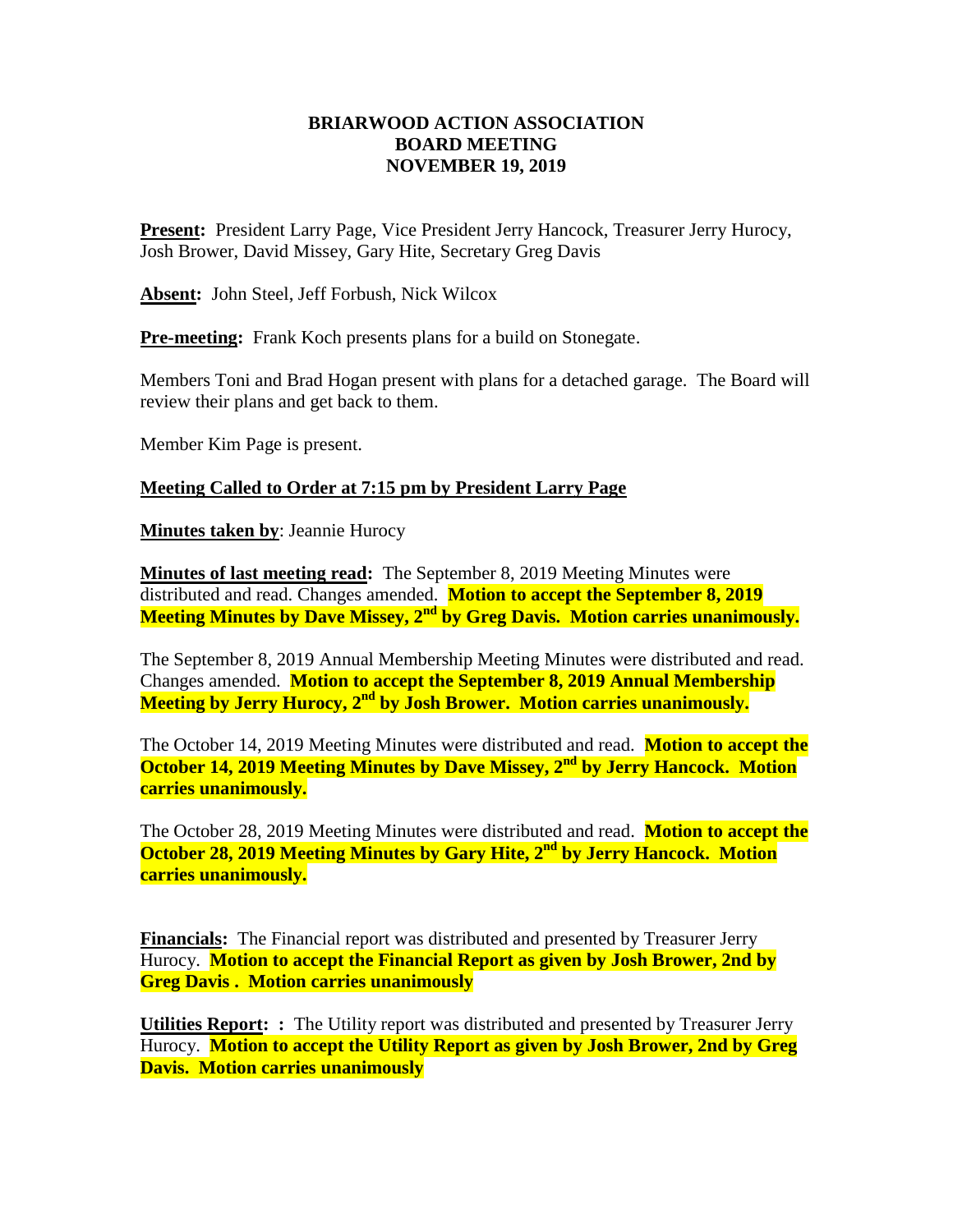Jerry Hurocy presents Valerie Kansteiner's proposal for doing our Utilities Billing for Board review. Jerry Hurocy and Larry Page to schedule a meeting with Valerie to discuss.

Pressure valve was replaced at the well house on Saturday, November  $14<sup>th</sup>$  after a high pressure problem.

Discussed the water hydrant that is in the cul de sac on Surrey Circle. Chad Queen has looked at it and said it can be moved in the future once someone gets ready to build on Surrey Circle.

**Architectural Committee:** Koch's plans were reviewed for build on Stonegate. **Josh Brower motions to accept Frank Koch's plans for a new home build on Stonegate, 2 nd by Jerry Hancock. Motion carries unanimously.**

**Dams Report:** Nothing to report.

**Lake and Beach Report:** Nothing to report.

**Security Report:** Nothing to report.

**Rules and Regulations:** Discussed changing Rule #32 verbiage by adding "Any floating dock structure must be suspended by encapsulated foam dock block". **Greg Davis motions to add "Any floating dock structure must be suspended by encapsulated foam dock block" to Rule #32, 2nd by Josh Brower. Motion carries unanimously.**

**Website:** Nothing to report

**Roads:** Bridge opens November 25, 2019.

**Greg Davis motions to purchase a load of cold patch, 2nd by Josh Brower. Motion carries unanimously.** Jerry Hancock will get with Tim Pinson to order cold patch.

The speed bumps need to be removed. Jerry Hancock will contact Tim Pinson to remove them.

Discussed putting a pile of sand for slick roads by the sewer plant for the snow removal service to use.

Once the bridge is open, the back gate will be closed at night. There are volunteers in the community who are willing to open it in the morning for school and to close in the evening. Any deliveries or construction will be encouraged to communicate with the board to make sure they can and will use the back entrance. There will be a notification placed on the Briarwood Facebook Page with the regulations regarding the gate usage.